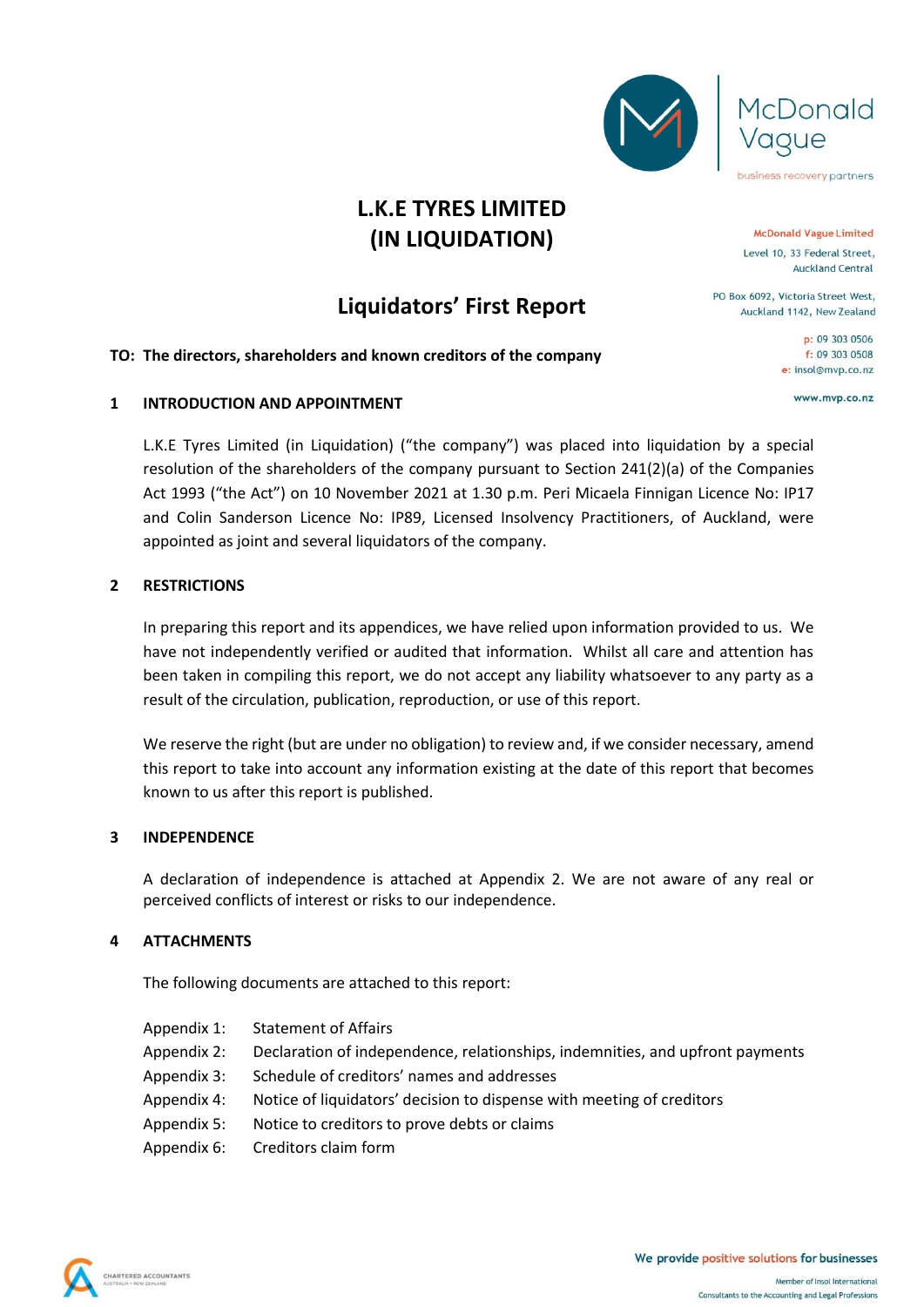#### **5 COMPANY STRUCTURE AND BACKGROUND**

| Date of incorporation:       | 26 January 2012       |     |
|------------------------------|-----------------------|-----|
| Company number:              | 3712281               |     |
| New Zealand Business Number: | 9429030813687         |     |
| Date ceased trading:         | 31 March 2020         |     |
| Nature of business:          | Tyre repair and sales |     |
| Former trading address:      | Tokoroa               |     |
| Share capital:               | 1000 ordinary shares  |     |
| Shareholders:                | Shannon Barrington    | 500 |
|                              | Elvira Barrington     | 500 |
| Director:                    | Shannon Barrington    |     |

The reason for the liquidation is following the sale of company assets and the cessation of trade. The company serves no further purpose and is to be wound up. All assets are to be realised and all external creditors are intended to be paid in full.

#### **6 STATEMENT OF AFFAIRS**

A Statement of Affairs showing the company's estimated financial position as at the date of our appointment is provided at Appendix 1.

#### **7 ASSETS AND PROPOSED ACTIONS IN THE LIQUIDATION**

We will realise all available assets. The estimated date for these actions is by January 2022. The August 2021 financial accounts record that there is a small current account to collect only. All tangible assets have already been realised and proceeds used to pay creditors.

We will complete a thorough review of the company's books, records and affairs to:

- ensure that all assets have been properly accounted for,
- determine if there are any other avenues of recovery for creditors,
- determine if the company's officers have properly carried out their duties and take appropriate steps where necessary.

If there are funds available for distribution to creditors, we will verify creditors' claims and make a distribution. We will then complete the liquidation and request that the Registrar of Companies remove the company from the register.

#### **8 LIABILITIES AND CALL FOR CREDITOR CLAIMS**

The liquidators have compiled a schedule of the company's creditors and their addresses as required by Section 255(2)(c) of the Act, which is at Appendix 3. The schedule has been compiled from company records and information provided to the liquidators at the time of preparing this report. The schedule may not list all of the company's creditors and all of the parties listed on the schedule may not be creditors of the company.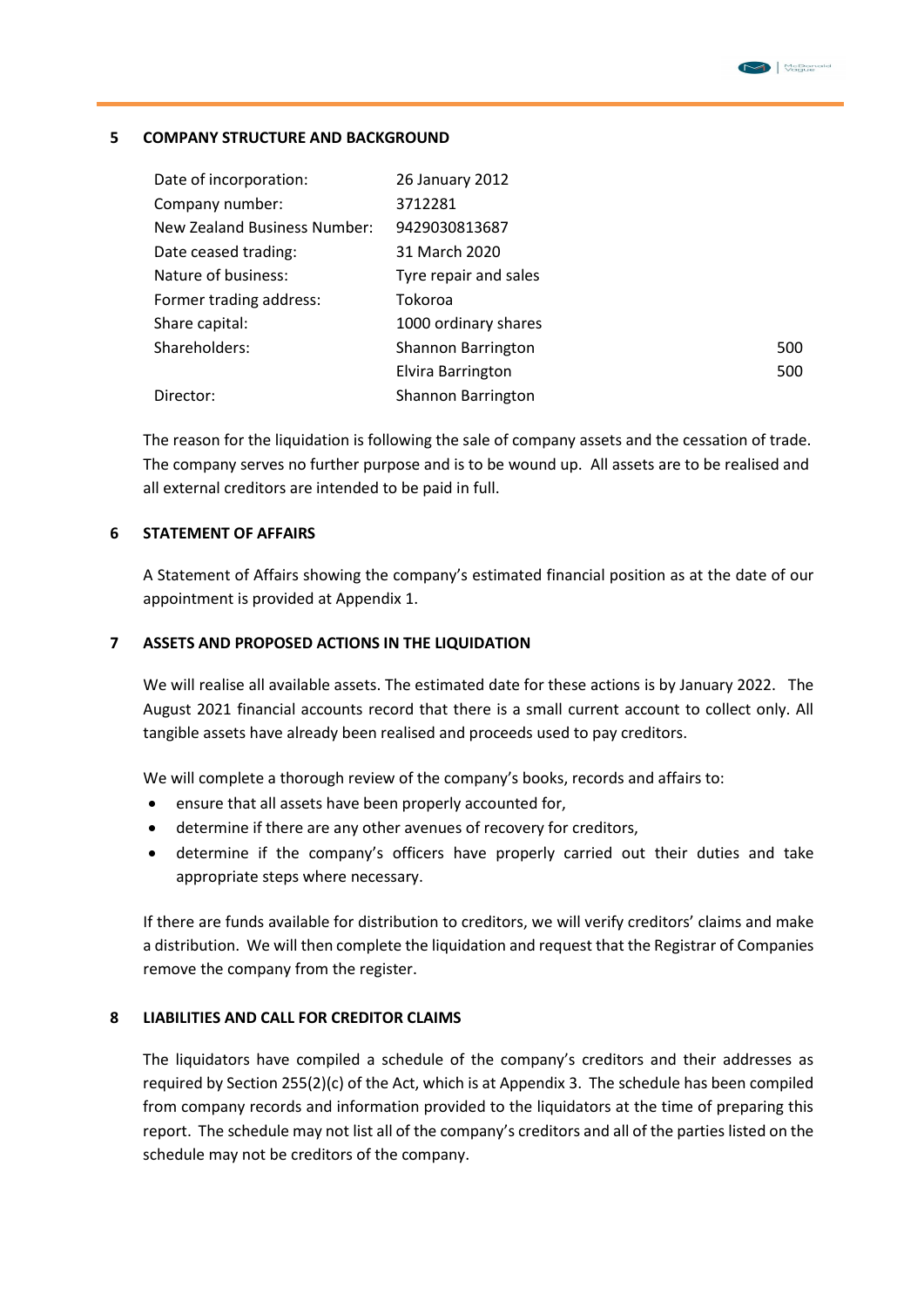

There are no known contingent creditors. There are no known current or pending proceedings to which the company is a party.

A notice to creditors to prove debts or claims is provided at Appendix 5 and an unsecured creditor's claim form is provided at Appendix 6. If you are an unsecured creditor and you wish to lodge a claim in the company's liquidation, please complete the unsecured creditor's claim form then return the completed form together with supporting documentation to our offices by Friday, the 17th day of December 2021. Creditors that have not made a claim by this date may be excluded from any distribution made.

If you believe that you are a secured creditor, you should not complete the unsecured creditor's claim form. Please contact us and request that a secured creditor's claim form be sent to you.

#### *8***.1** *Secured Creditors*

As at the date of liquidation 3 secured parties had registered 4 security interests against the company on the Personal Property Securities Register. It is understood that there are NIL moneys owing to these parties. The Nissan Financial Services New Zealand security was over a vehicle that has been sold and debt paid or assigned to the purchaser.

| Name: L.K.E TYRES LIMITED      |             |             |                                                                  |            |  |  |  |
|--------------------------------|-------------|-------------|------------------------------------------------------------------|------------|--|--|--|
|                                |             |             | <b>Secured</b>                                                   | Collateral |  |  |  |
| <b>Financing Statement No.</b> |             |             | Date of Registration   Date of Renewal   Party/Organisation Name | Type       |  |  |  |
|                                |             |             |                                                                  |            |  |  |  |
|                                |             |             |                                                                  |            |  |  |  |
| F808DH81HN25312D               | 01-Mar-2012 | 15-Feb-2017 | <b>VALUE TYRES LIMITED</b>                                       | OTH ;      |  |  |  |
|                                |             |             | <b>COLONIAL INVESTMENTS</b>                                      |            |  |  |  |
|                                |             |             | <b>LTDBLAIRS SUPERTYRE</b>                                       |            |  |  |  |
| F406M3T1HY24215X               | 05-Dec-2013 | 04-Dec-2018 | <b>DISTRIBUTORS LTD</b>                                          | OTH:       |  |  |  |
|                                |             |             | INISSAN FINANCIAL                                                |            |  |  |  |
| FE6A934U8G8SN5S8               | 27-Mar-2019 |             | <b>SERVICES NEW ZEALAND</b>                                      | MV:        |  |  |  |
|                                |             |             | INISSAN FINANCIAL                                                |            |  |  |  |
| F6622EPR2YS8X553               | 06-Sep-2021 |             | <b>SERVICES NEW ZEALAND</b>                                      | MV:        |  |  |  |

### *Personal Property Securities Act / Reservation of Title*

If you have not registered a financing statement on the PPSR and you believe you a Purchase Money Security Interest or a Reservation of Title over goods you should contact us immediately.

#### *8.2 Preferential Creditors*

The company has no outstanding GST or PAYE or Kiwisaver obligations. There is no expected preferential creditors.

#### **8.3** *Unsecured Creditors*

From our review of the company's accounting records and other information we estimate that the amount due to unsecured creditors is approximately \$1437 which relates to interest and penalties due on March and May 2021 GST. We estimate that unsecured creditors (IRD) will receive 100% in the dollar.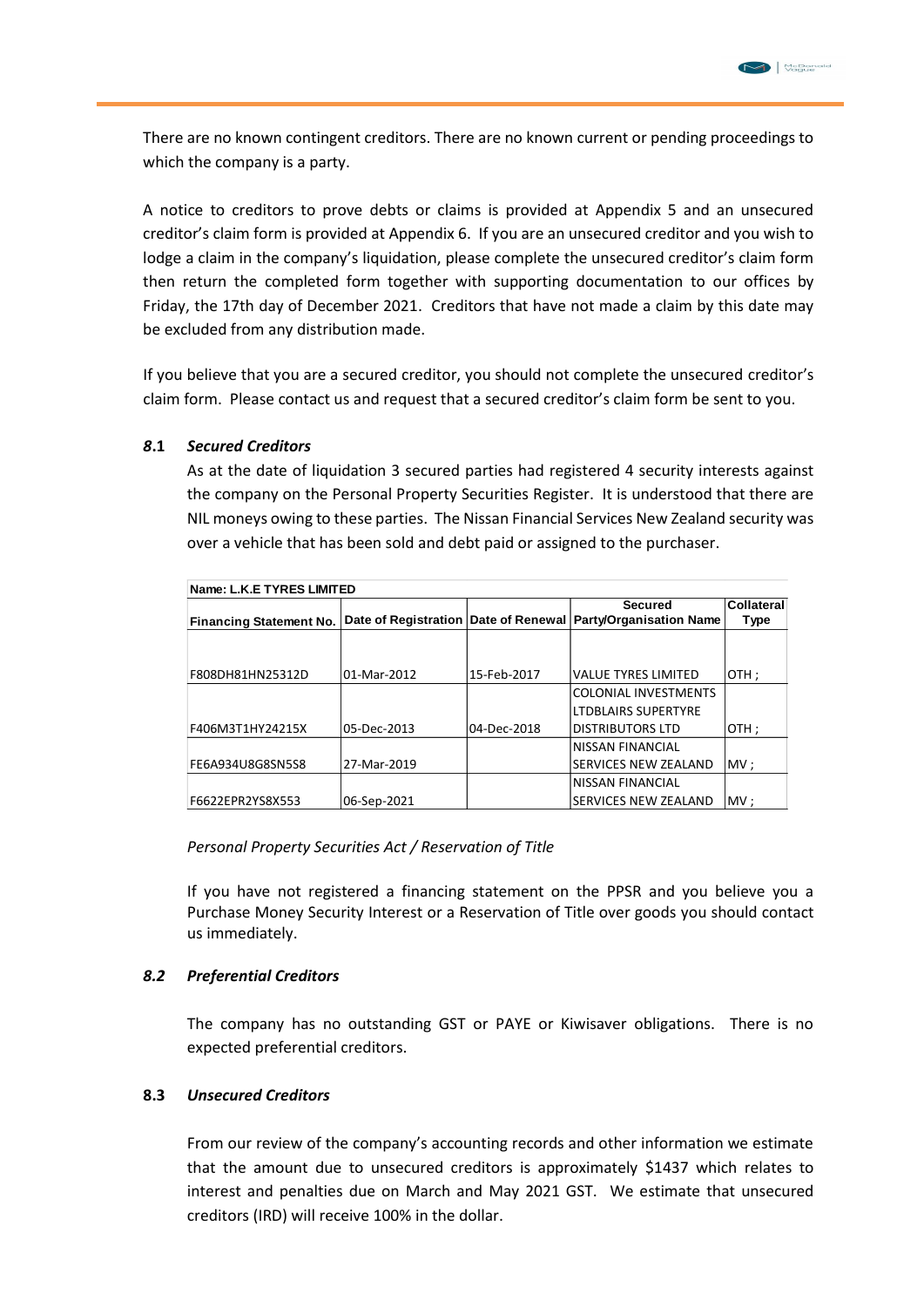#### **9 CREDITORS' MEETING / LIQUIDATION COMMITTEE**

A notice of the Liquidators' decision to dispense with the meeting of creditors is provided at Appendix 4.

Any creditor or shareholder may at any time in the course of the liquidation request that the liquidators call a meeting pursuant to Section 314 of the Companies Act 1993, for the purpose of appointing a liquidation committee. Any request for a meeting must be submitted to the liquidators in writing.

#### **10 FURTHER INFORMATION**

If you are aware of any information that would assist the Liquidators, please set the details out in writing, attach any supporting evidence, and send it to us. Please note that it can be difficult for liquidators to act in reliance on information that is not provided in writing.

If any creditor wishes to receive the six monthly reports by email as and when they are published, please ensure that an email address is provided on your creditors' claim form.

This report and all subsequent reports will be available on the Liquidators' website at http://www.mvp.co.nz

#### **11 ESTIMATED DATE OF COMPLETION**

It is expected this liquidation will be able to be completed from January 2022.

#### **12 CONTACT DETAILS**

Enquiries should be directed to Peri Finnigan on DDI +64 (9) 303 9519 or by email to PFinnigan@mvp.co.nz.

The Liquidators can be contacted at:

McDonald Vague Limited Level 10 P O Box 6092 33 Federal Street Victoria Street West Auckland 1010 Auckland 1142

00 ffeerig

Peri M Finnigan LIQUIDATOR (Licence No: IP17) Dated this 11th day of November 2021

\_\_\_\_\_\_\_\_\_\_\_\_\_\_\_\_\_\_\_\_\_\_\_\_\_\_\_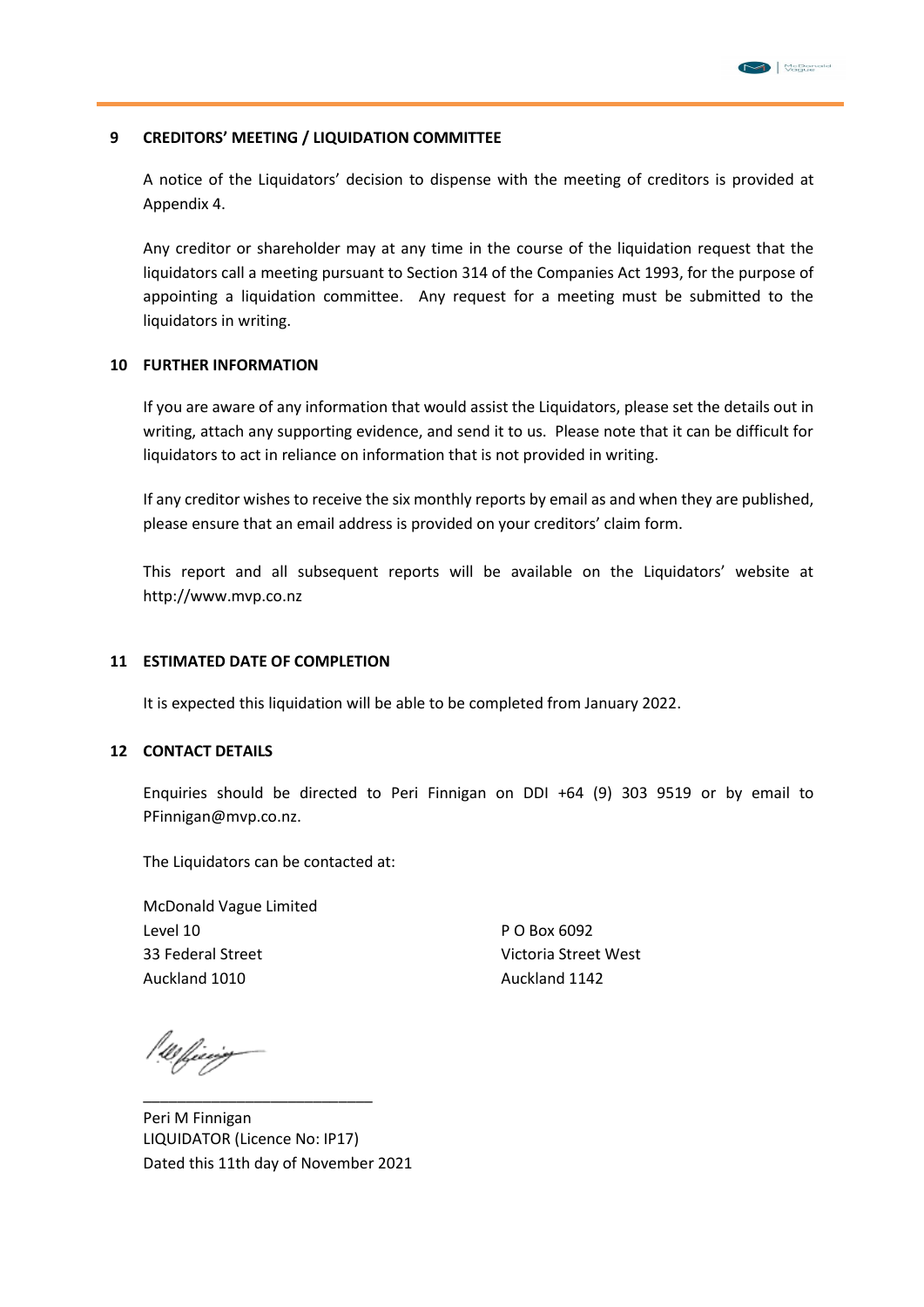

# **L.K.E TYRES LIMITED (IN LIQUIDATION) Statement of Affairs**

Statement of Affairs for the above named company as at 10 November 2021 (being the date of liquidation) showing assets at estimated realisable values and liabilities expected to rank.

|                                                                                                                        |            |                  | Deficiency    |                                           |
|------------------------------------------------------------------------------------------------------------------------|------------|------------------|---------------|-------------------------------------------|
| <b>ASSETS SPECIFICALLY PLEDGED</b>                                                                                     | Estimated  | Due to           | Ranking as    |                                           |
|                                                                                                                        | to Realise | Secured Creditor | Unsecured     | Surplus                                   |
| Securites are registered on the Personal                                                                               |            |                  |               |                                           |
| <b>Property Securities Register</b>                                                                                    |            |                  |               |                                           |
| Nissan Vehicle - Nissan Financial Services NZ Ltd                                                                      |            |                  |               |                                           |
| Colonial Investments Ltd                                                                                               |            |                  |               |                                           |
| Value Tyres Ltd                                                                                                        |            |                  |               |                                           |
| Estimated surplus / (deficiency) as regards                                                                            | \$         | \$               | \$            | \$                                        |
| specifically pledged assets                                                                                            |            |                  |               |                                           |
| ASSETS AVAILABLE FOR PREFERENTIAL CREDITORS<br>Shareholder Current Account<br><b>AVAILABLE FOR UNSECURED CREDITORS</b> |            |                  | Book<br>Value | Estimated<br>to Realise<br>1,437<br>1,437 |
| <b>LESS UNSECURED CREDITORS</b>                                                                                        |            |                  |               |                                           |
| Trade creditors                                                                                                        |            |                  |               |                                           |
| Intercompany advances                                                                                                  |            |                  |               |                                           |
| Inland Revenue - interest & penalties                                                                                  |            |                  |               | 1,437                                     |
| Other                                                                                                                  |            |                  |               |                                           |
| Estimated surplus/(deficiency) as regards unsecured creditors                                                          |            |                  |               |                                           |
|                                                                                                                        |            |                  |               |                                           |

#### *Notes:*

1. There is no unpaid capital liable to be called up.

2. The above estimates are subject to the costs of the liquidation.

#### *Disclaimer of Liability:*

The information contained in the Statement of Affairs has been supplied by the company. We have not verified the information supplied. The Statement of Affairs has been prepared for the purpose of the liquidation and we do not accept any responsibility on any grounds whatsoever, including liability in negligence, to any party.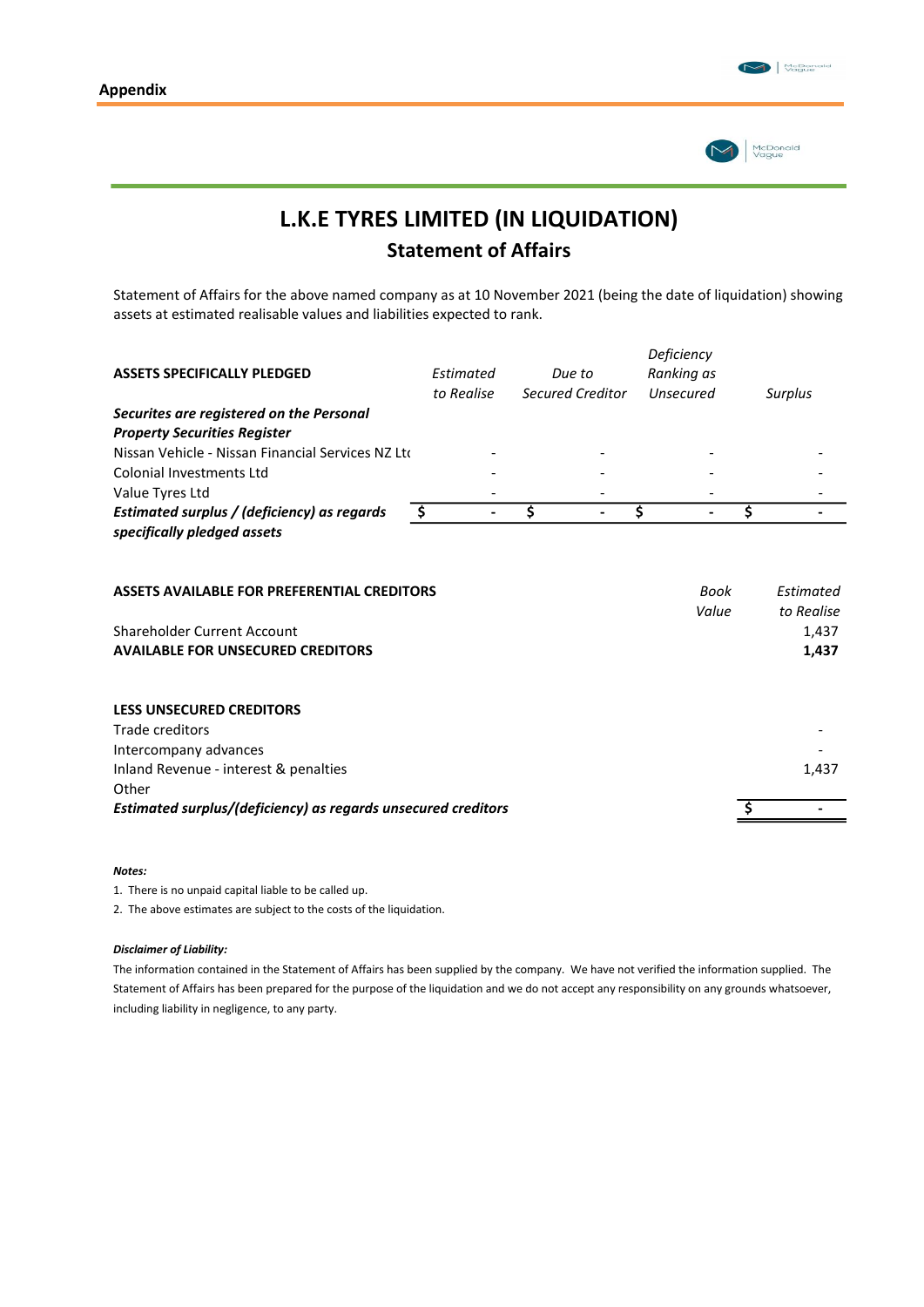## **L.K.E TYRES LIMITED (IN LIQUIDATION)**

## **Declaration of Independence / Relationships / Indemnities and Upfront Payments**

#### **A DECLARATION OF INDEPENDENCE**

(i) The appointed and McDonald Vague Limited have undertaken a proper assessment of the risks of independence prior to accepting appointment in accordance with the code of conduct and applicable professional standards and have concluded that they have no prior business or professional relationship with the insolvent that is a real or a potential risk and that they are independent.

#### **B DECLARATION OF RELATIONSHIPS**

- (ii) The appointed and McDonald Vague Limited have no prior business or professional or personal relationship with known associates of the insolvent or with the major secured creditors that are a real or potential risk.
- (iii) The appointed disclose there are no other relevant relationships to declare.
- (iv) The appointed and McDonald Vague Limited have not provided any prior professional services to the insolvent or known associates of the insolvent in the prior two years.

#### **C DECLARATION OF INDEMNITIES AND UPFRONT PAYMENTS**

(v) An indemnity has been provided by one of the shareholders for \$3,000 plus disbursements plus GST to cover initial remuneration and expenses associated with the appointment. The funds are held in a Solicitors Trust account and will be paid as work is produced and expenses incurred. There is no condition on the conduct or outcome of the liquidation attached to the provision of these funds.

Peri M Finnigan LIQUIDATOR

Dated this 11th day of November 2021

\_\_\_\_\_\_\_\_\_\_\_\_\_\_\_\_\_\_\_\_\_\_\_\_\_\_\_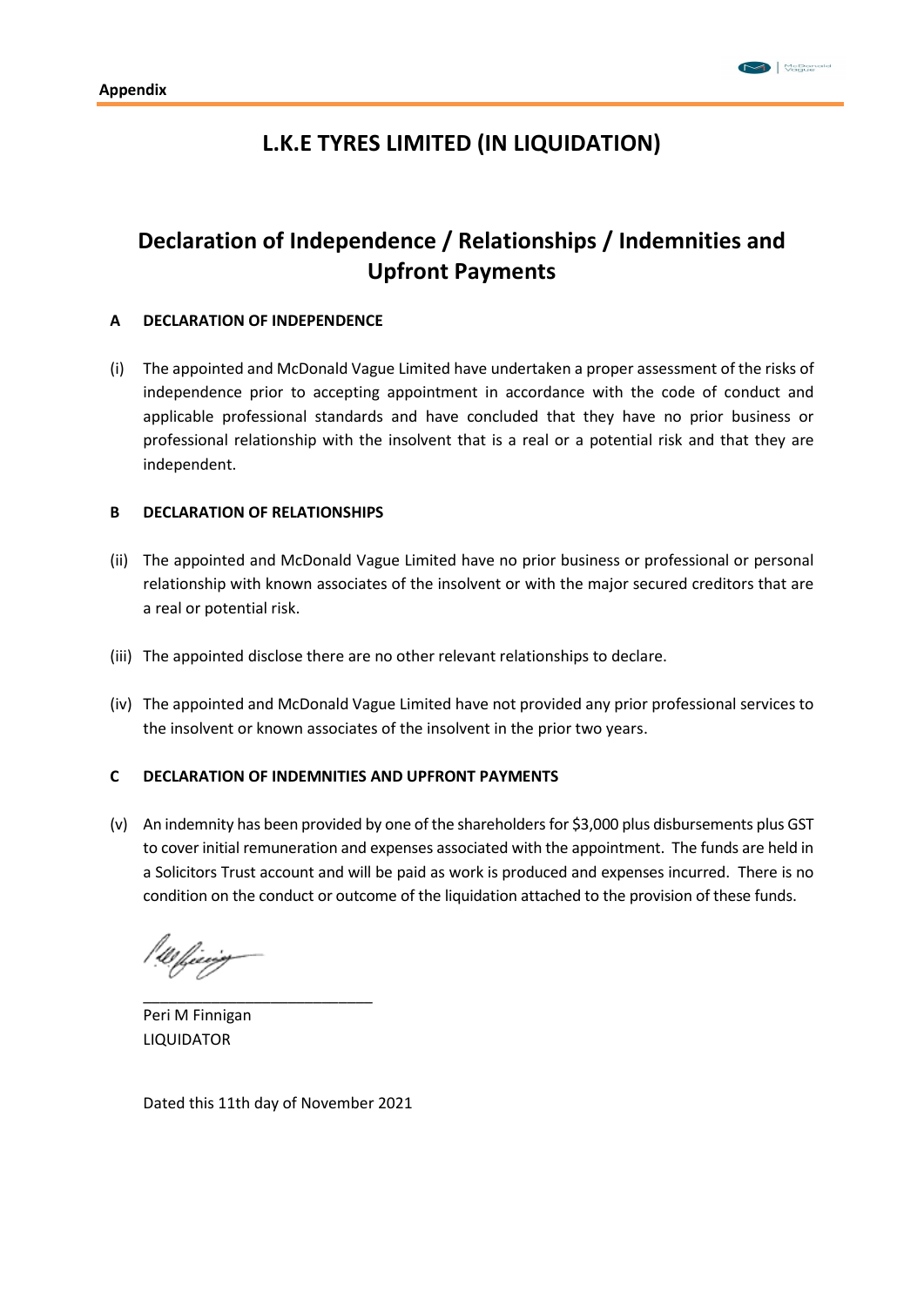

# **L.K.E TYRES LIMITED (IN LIQUIDATION) Schedule of Creditors' Names and Addresses**

Pursuant to Section 255(2)(c) of the Companies Act 1993

**Creditor Name**

**Address 1**

**Value Tyres Limited Colonial Investments Ltd Nissan Financial Services New Zealand Ltd McConnell Stafford-Bush & Associates Ltd Shannon Barrington Elvira Balle Inland Revenue Department**

**[Vicky.hawkins@valuetyres.co.nz](mailto:Vicky.hawkins@valuetyres.co.nz) [savanna@blairs.co.nz](mailto:savanna@blairs.co.nz) [ppsr\\_b2b@nissan.co.nz](mailto:ppsr_b2b@nissan.co.nz) [lynda@msbca.co.nz](mailto:lynda@msbca.co.nz)**

**[insolvency.notification@ird.govt.nz](mailto:insolvency.notification@ird.govt.nz)**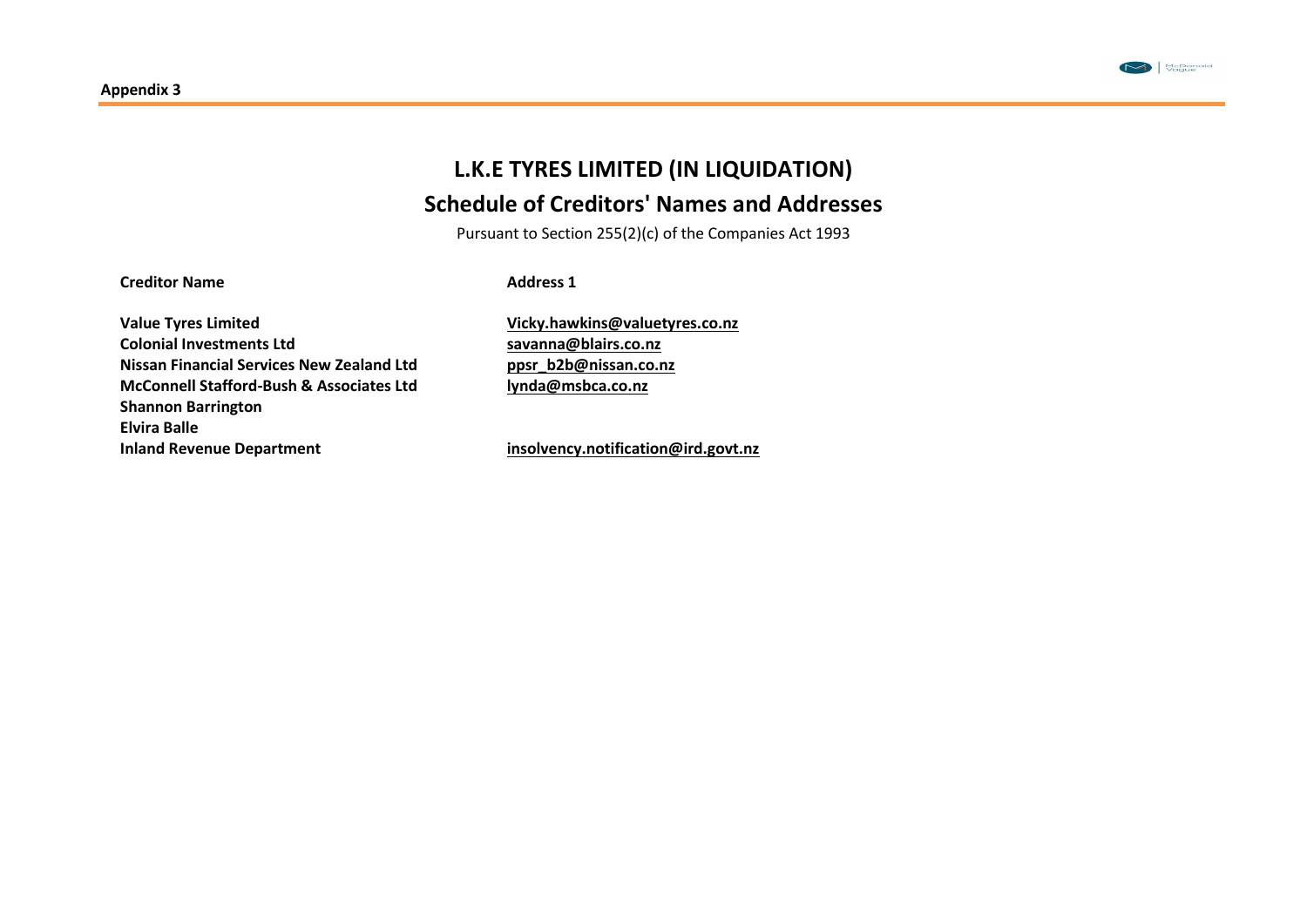

### **Notice of Liquidators' Decision to Dispense with Meeting of Creditors**

After having regard to the assets and liabilities of L.K.E Tyres Limited (in Liquidation) and the likely result of the liquidation, the liquidators propose to dispense with a meeting of creditors pursuant to Section 245 of the Companies Act 1993.

The liquidators do not, however, wish to preclude creditors from expressing their views. Please contact Peri Finnigan of this office on DDI +64 (9) 303 9519 if you have any specific enquiries.

If you wish to request that a creditor's meeting be called, notice in writing is required within 10 working days of receiving this notice. Your notice you must also state the reason you require a meeting so that an agenda can be prepared and circulated to creditors and creditors can be given the opportunity to vote on any proposed resolutions by voting letter.

!!! fieeig

Peri M Finnigan LIQUIDATOR

Dated this 11th day of November 2021

\_\_\_\_\_\_\_\_\_\_\_\_\_\_\_\_\_\_\_\_\_\_\_\_\_\_\_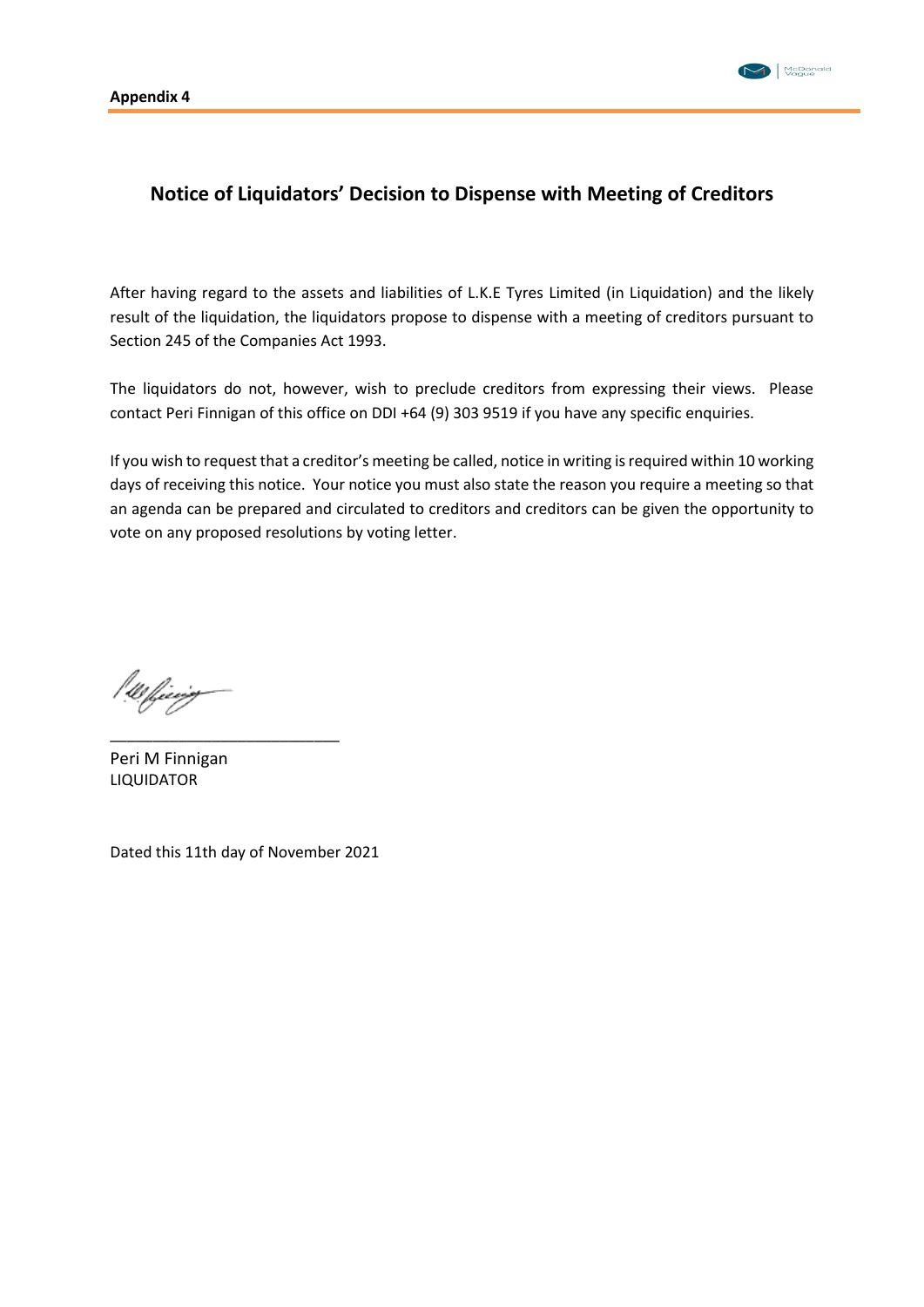



IN THE MATTER of The Companies Act 1993

and

IN THE MATTER of L.K.E Tyres Limited (in Liquidation)

### **Notice to Creditors to Prove Debts or Claims**

Notice is given that the liquidator of L.K.E Tyres Limited (in Liquidation) ("the company"), fix 17 December 2021, as the day on or before which the company's creditors are to make their claims and establish any priority their claims may have under Section 312 of the Companies Act 1993. Creditors not having made a claim by this date may be excluded from any distribution made.

Peri M Finnigan LIQUIDATOR

Dated this 11th day of November 2021

\_\_\_\_\_\_\_\_\_\_\_\_\_\_\_\_\_\_\_\_\_\_\_\_\_\_\_

#### **ADDRESS OF LIQUIDATOR**

McDonald Vague Limited Level 10 33 Federal Street Auckland 1010

P O Box 6092 Telephone: +64 (9) 303 0506 Victoria Street West Facsimile: +64 (9) 303 0508

Auckland 1142 Website: http://www.mvp.co.nz

**DATE OF LIQUIDATION: 10 November 2021**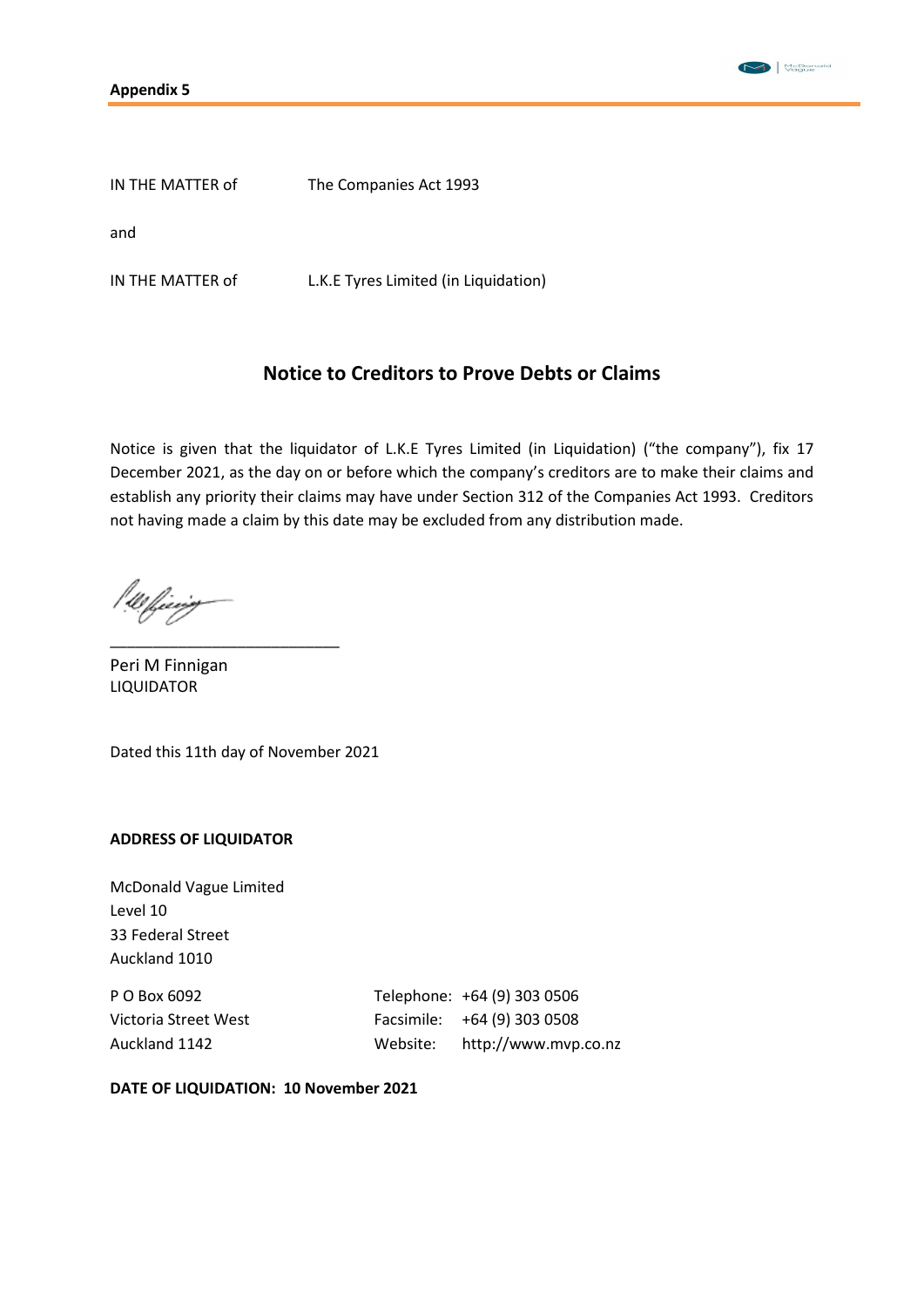| McDonald                                                                                                                                                                                                                             | <b>Unsecured Creditor's Claim</b><br>(Also for use by Preferential Creditors) |                                                                                                                                                                                                                                                                                                      |                                                                                                                                                                                                                                                                                                                                                                                                                                               |                     |                                                         |                  |  |  |  |
|--------------------------------------------------------------------------------------------------------------------------------------------------------------------------------------------------------------------------------------|-------------------------------------------------------------------------------|------------------------------------------------------------------------------------------------------------------------------------------------------------------------------------------------------------------------------------------------------------------------------------------------------|-----------------------------------------------------------------------------------------------------------------------------------------------------------------------------------------------------------------------------------------------------------------------------------------------------------------------------------------------------------------------------------------------------------------------------------------------|---------------------|---------------------------------------------------------|------------------|--|--|--|
| Vague<br>business recovery partners                                                                                                                                                                                                  |                                                                               | SECTION 304(1) COMPANIES ACT 1993<br>(For help see www.mvp.co.nz or email                                                                                                                                                                                                                            |                                                                                                                                                                                                                                                                                                                                                                                                                                               |                     |                                                         |                  |  |  |  |
| <b>McDONALD VAGUE LIMITED</b><br>PO Box 6092, Wellesley St, Auckland 1141, New Zealand.<br>Telephone 0-9-303 0506, Facsimile 0-9-303 0508                                                                                            |                                                                               | claims@mvp.co.nz)                                                                                                                                                                                                                                                                                    |                                                                                                                                                                                                                                                                                                                                                                                                                                               |                     |                                                         |                  |  |  |  |
| NAME AND POSTAL ADDRESS OF CREDITOR IN FULL                                                                                                                                                                                          |                                                                               |                                                                                                                                                                                                                                                                                                      | * Any personal information collected is for the purpose<br>of administering the liquidation in accordance with the<br>Companies Act 1993.<br>The information will be used and retained by the<br>liquidators and McDonald Vague and will be released<br>to other parties only with your authorisation or in<br>compliance with the Privacy Act 1993.                                                                                          |                     |                                                         |                  |  |  |  |
| Telephone Numbers: (<br>E-Mail<br>My Reference is:<br>(if applicable)                                                                                                                                                                |                                                                               |                                                                                                                                                                                                                                                                                                      | Under Section 304(1) of the Companies Act 1993 any<br>claim by an unsecured creditor against a company in<br>liquidation must be in this prescribed form and must -<br>(a) Contain full particulars of the claim; and<br>(b) Identify any documents that evidence or<br>substantiate the claim.<br>You may have access to and request correction of any<br>personal information.<br>(*Not applicable, if creditor is not an individual within |                     |                                                         |                  |  |  |  |
| <b>NAME OF COMPANY IN LIQUIDATION:</b>                                                                                                                                                                                               |                                                                               |                                                                                                                                                                                                                                                                                                      | the meaning of the Privacy Act 1993.)                                                                                                                                                                                                                                                                                                                                                                                                         |                     |                                                         |                  |  |  |  |
|                                                                                                                                                                                                                                      |                                                                               |                                                                                                                                                                                                                                                                                                      |                                                                                                                                                                                                                                                                                                                                                                                                                                               |                     |                                                         | (IN LIQUIDATION) |  |  |  |
| (If claim is made on behalf of creditor, specify relationship to creditor and authority)<br>claim that the company was at the date it was put into liquidation indebted to the abovenamed creditor for the sum of (Amount in words): |                                                                               |                                                                                                                                                                                                                                                                                                      |                                                                                                                                                                                                                                                                                                                                                                                                                                               |                     |                                                         |                  |  |  |  |
|                                                                                                                                                                                                                                      |                                                                               |                                                                                                                                                                                                                                                                                                      |                                                                                                                                                                                                                                                                                                                                                                                                                                               |                     |                                                         |                  |  |  |  |
| <b>STATUS OF CLAIM:</b><br>1. I am an unsecured creditor for                                                                                                                                                                         |                                                                               |                                                                                                                                                                                                                                                                                                      |                                                                                                                                                                                                                                                                                                                                                                                                                                               |                     |                                                         |                  |  |  |  |
|                                                                                                                                                                                                                                      | (Also applicable to secured creditors who hereby surrender their security)    |                                                                                                                                                                                                                                                                                                      | \$                                                                                                                                                                                                                                                                                                                                                                                                                                            |                     |                                                         |                  |  |  |  |
| 2. I am a preferential creditor for<br>\$<br>(Refer details on reverse)                                                                                                                                                              |                                                                               |                                                                                                                                                                                                                                                                                                      |                                                                                                                                                                                                                                                                                                                                                                                                                                               |                     |                                                         |                  |  |  |  |
| 3. I am an unsecured creditor for<br>(State currency if other than \$NZ)                                                                                                                                                             |                                                                               | Other<br>Currency                                                                                                                                                                                                                                                                                    | NZ \$                                                                                                                                                                                                                                                                                                                                                                                                                                         |                     |                                                         |                  |  |  |  |
|                                                                                                                                                                                                                                      |                                                                               | 4. I have claimed retention/reservation of title rights pursuant to rights held by me<br>Note: If you are a secured creditor contact this office and a Secured Creditors Claim Form will be sent to you.                                                                                             |                                                                                                                                                                                                                                                                                                                                                                                                                                               |                     | <b>Tick if Applicable</b><br>(Refer details on reverse) |                  |  |  |  |
|                                                                                                                                                                                                                                      |                                                                               | Full particulars of the claim are set out, and any supporting documents that substantiate the claim, are identified on the reverse of this form.                                                                                                                                                     |                                                                                                                                                                                                                                                                                                                                                                                                                                               |                     |                                                         |                  |  |  |  |
|                                                                                                                                                                                                                                      |                                                                               | (The liquidator may require the production of a document under Section 304(2) of the Companies Act 1993. You are not required to attach<br>any supporting documents at this stage, but you may attach them now, if you think it would expedite the processing of the claim.)                         |                                                                                                                                                                                                                                                                                                                                                                                                                                               |                     |                                                         |                  |  |  |  |
|                                                                                                                                                                                                                                      |                                                                               |                                                                                                                                                                                                                                                                                                      |                                                                                                                                                                                                                                                                                                                                                                                                                                               |                     |                                                         |                  |  |  |  |
| <b>SIGNED:</b>                                                                                                                                                                                                                       |                                                                               |                                                                                                                                                                                                                                                                                                      | Date:<br>$\prime$                                                                                                                                                                                                                                                                                                                                                                                                                             | $\prime$            |                                                         |                  |  |  |  |
| <b>WARNING</b>                                                                                                                                                                                                                       | false or misleading; or<br>or misleading in a material particular.            | It is an offence under Section 304(6) of the Companies Act 1993 to -<br>Make or authorise the making of, a claim that is false or misleading in a material particular knowing it to be<br>Omit, or authorise the omission from a claim of any matter knowing that the omission makes the claim false |                                                                                                                                                                                                                                                                                                                                                                                                                                               |                     |                                                         |                  |  |  |  |
| <b>Received</b><br>(Date Stamp)                                                                                                                                                                                                      | <b>RESERVED FOR OFFICE USE:</b>                                               |                                                                                                                                                                                                                                                                                                      |                                                                                                                                                                                                                                                                                                                                                                                                                                               |                     |                                                         |                  |  |  |  |
|                                                                                                                                                                                                                                      | Claim admitted/rejected<br>for voting purposes:<br>(Delete one)               | Signed:                                                                                                                                                                                                                                                                                              | Date:                                                                                                                                                                                                                                                                                                                                                                                                                                         |                     |                                                         |                  |  |  |  |
|                                                                                                                                                                                                                                      |                                                                               | Preferential Claim for:                                                                                                                                                                                                                                                                              |                                                                                                                                                                                                                                                                                                                                                                                                                                               | Ordinary Claim for: |                                                         |                  |  |  |  |
|                                                                                                                                                                                                                                      | <b>CLAIM REJECTED</b><br>FOR PAYMENT:                                         | \$                                                                                                                                                                                                                                                                                                   | $\mathcal{S}$                                                                                                                                                                                                                                                                                                                                                                                                                                 |                     |                                                         |                  |  |  |  |
|                                                                                                                                                                                                                                      |                                                                               | Preferential Claim for:                                                                                                                                                                                                                                                                              |                                                                                                                                                                                                                                                                                                                                                                                                                                               | Ordinary Claim for: |                                                         |                  |  |  |  |
|                                                                                                                                                                                                                                      | or<br><b>CLAIM ADMITTED</b><br>FOR PAYMENT:                                   | \$                                                                                                                                                                                                                                                                                                   | \$                                                                                                                                                                                                                                                                                                                                                                                                                                            |                     |                                                         |                  |  |  |  |
| McDonald                                                                                                                                                                                                                             | Signed<br>Liquidator:                                                         |                                                                                                                                                                                                                                                                                                      | Date:                                                                                                                                                                                                                                                                                                                                                                                                                                         | $\prime$            |                                                         |                  |  |  |  |
| Vague<br>business recovery partners                                                                                                                                                                                                  | Note:                                                                         | If the decision to admit or reject a claim is amended, regulation 8 of the Companies Act 1993<br>Liquidation Regulations 1994 requires that it be recorded in writing.                                                                                                                               |                                                                                                                                                                                                                                                                                                                                                                                                                                               |                     |                                                         |                  |  |  |  |